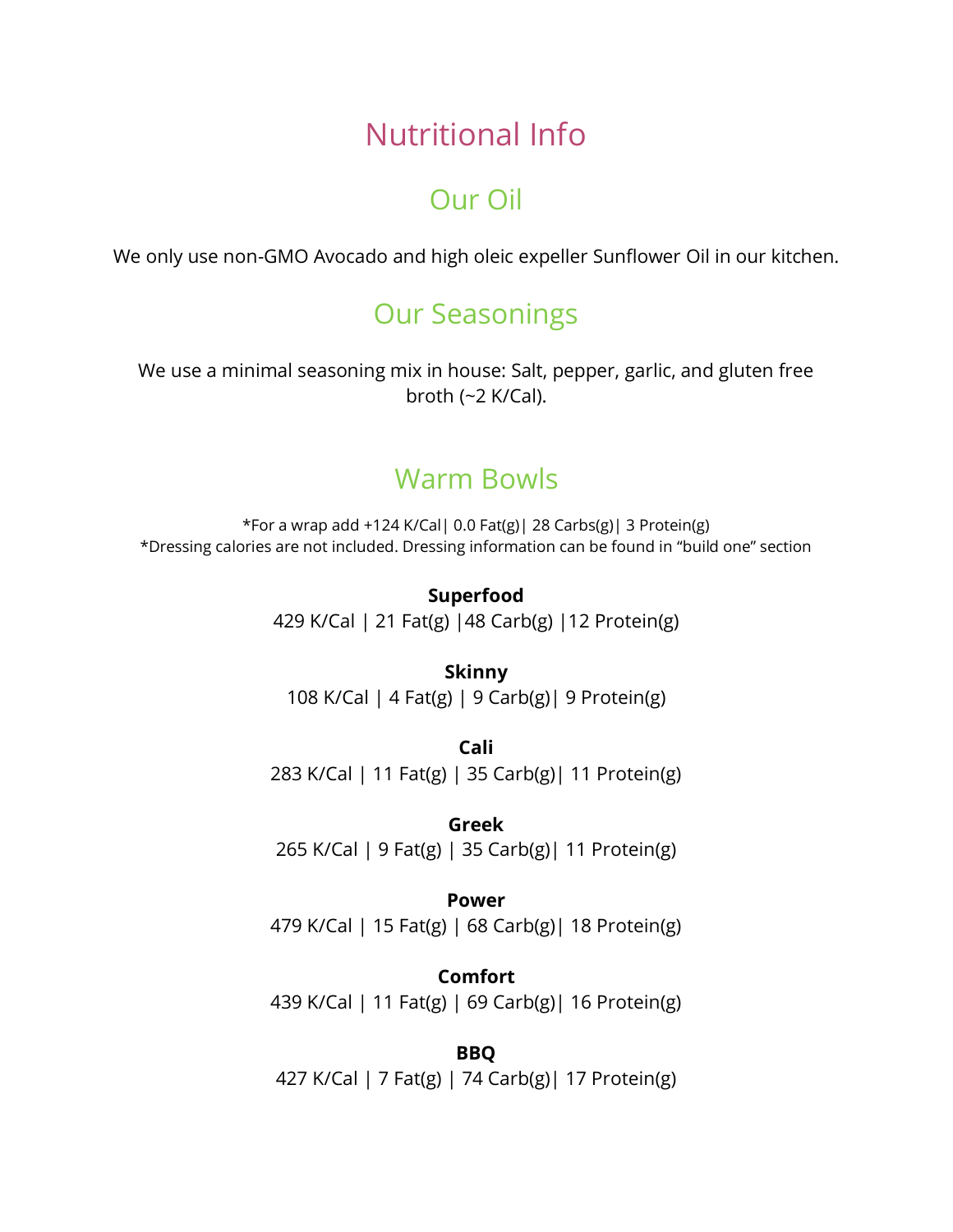#### **Teriyaki Stir Fry**

278 K/Cal | 2 Fat(g) | 59 Carb(g)| 6 Protein(g)

**Sriracha Veggie** 178 K/Cal | 2 Fat(g) | 34 Carb(g)| 6 Protein(g)

#### **Poké Bowl**

498 K/Cal | 14 Fat(g) | 73 Carb(g)| 20 Protein(g)

**Broth Bowl** 352 K/Cal | 9.7 Fat(g) | 59.75 Carb(g)| 8.4 Protein(g)

## Salads

\*For a wrap add +124 K/Cal| 0.0 Fat(g)| 28 Carbs(g)| 3 Protein(g) \*Dressing calories are not included. Dressing information can be found in "design your own" section

> **Signature** 326 K/Cal | 18 Fat(g) | 29 Carb(g)| 12 Protein(g)

> **Mediterranean** 317 K/Cal | 9 Fat(g) | 43 Carb(g)| 16 Protein(g)

> **Kale Caesar** 189 K/Cal | 9 Fat(g) | 14 Carb(g)| 13 Protein(g)

**Strawberry Fuji** 203 K/Cal | 11 Fat(g) | 16 Carb(g)| 10 Protein(g)

## Wraps & Quesadillas

**Classic** 258 K/Cal | 10 Fat(g) | 37 Carb(g)| 5 Protein(g)

**Pesto** 248 K/Cal | 8 Fat(g) | 32 Carb(g)| 12 Protein(g)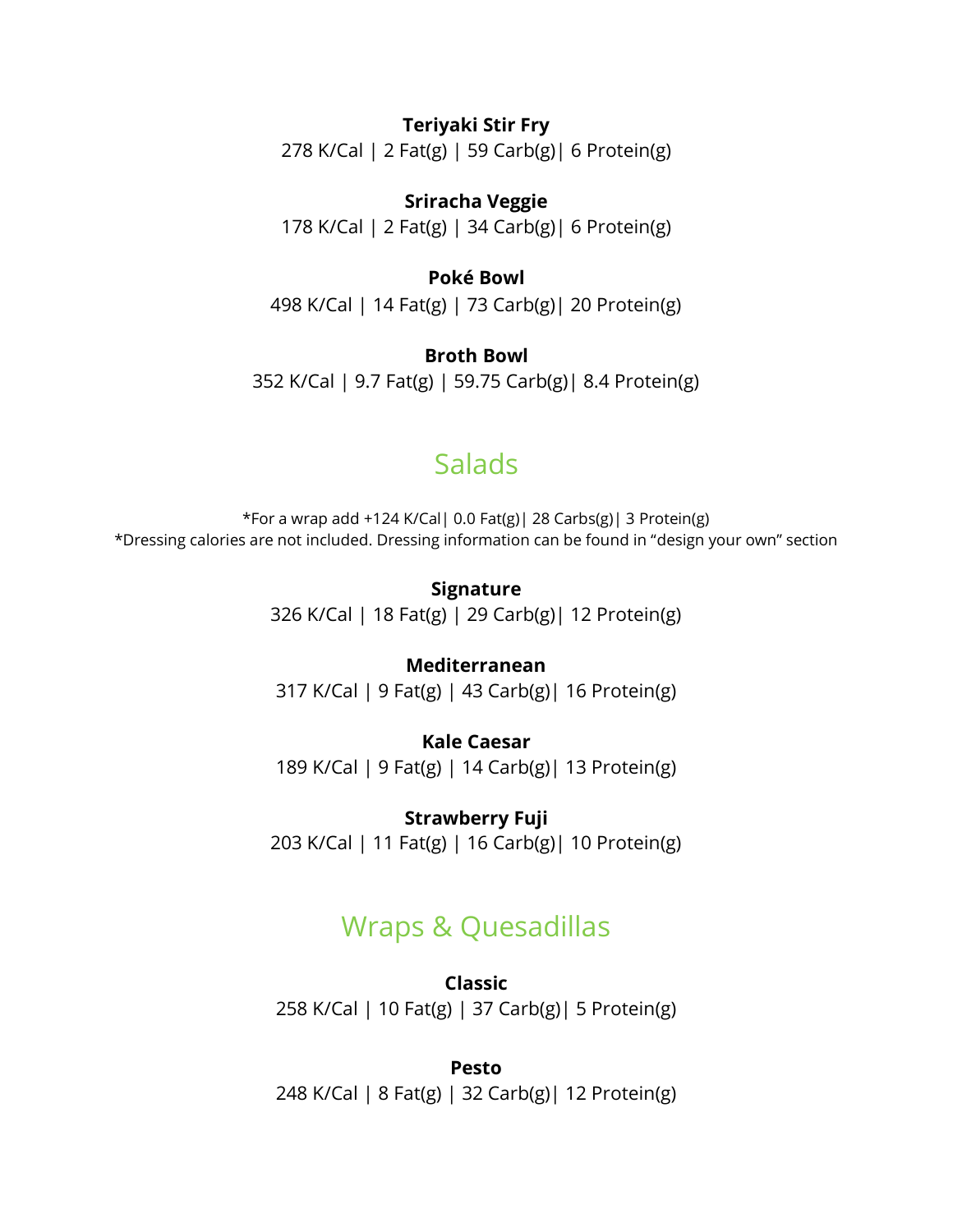#### **Boca Fiesta Wrap**

398 K/Cal | 10 Fat(g) | 61 Carb(g)| 16 Protein(g)

#### **Tulum Quesadilla**

516 K/Cal | 15 Fat(g) | 65 Carb(g)| 30 Protein(g)

## Smoothies

**Kale & Apple** 279 K/Cal | 1 Fat(g) | 63 Carb(g)| 4 Protein(g)

#### **Strawberry & Banana**

212 K/Cal | 1 Fat(g) | 51 Carb(g)| 2 Protein(g)

#### **Banana & Date**

499 K/Cal | 22 Fat(g) | 62 Carb(g)| 13 Protein(g)

\*For Protein Powder add +80 K/Cal | 2 Fat(g) | 3 Carb(g)| 15 Protein(g)

## Sides

**Fruit Cup** 95 K/Cal | .5 Fat(g) | 22 Carb(g)| 1 Protein(g)

**House Salad** 19 K/Cal | 0 Fat(g) | 4 Carb(g)| 1 Protein(g)

**Zucchini** 16 K/Cal | .5 Fat(g) | 2 Carb(g)| 1 Protein(g)

**Roasted Broccoli** 19 K/Cal | 0 Fat(g) | 4 Carb(g)| 1 Protein(g)

#### **Roasted Sweet Potatoes**

164 K/Cal | 0 Fat(g) | 39 Carb(g)| 2 Protein(g)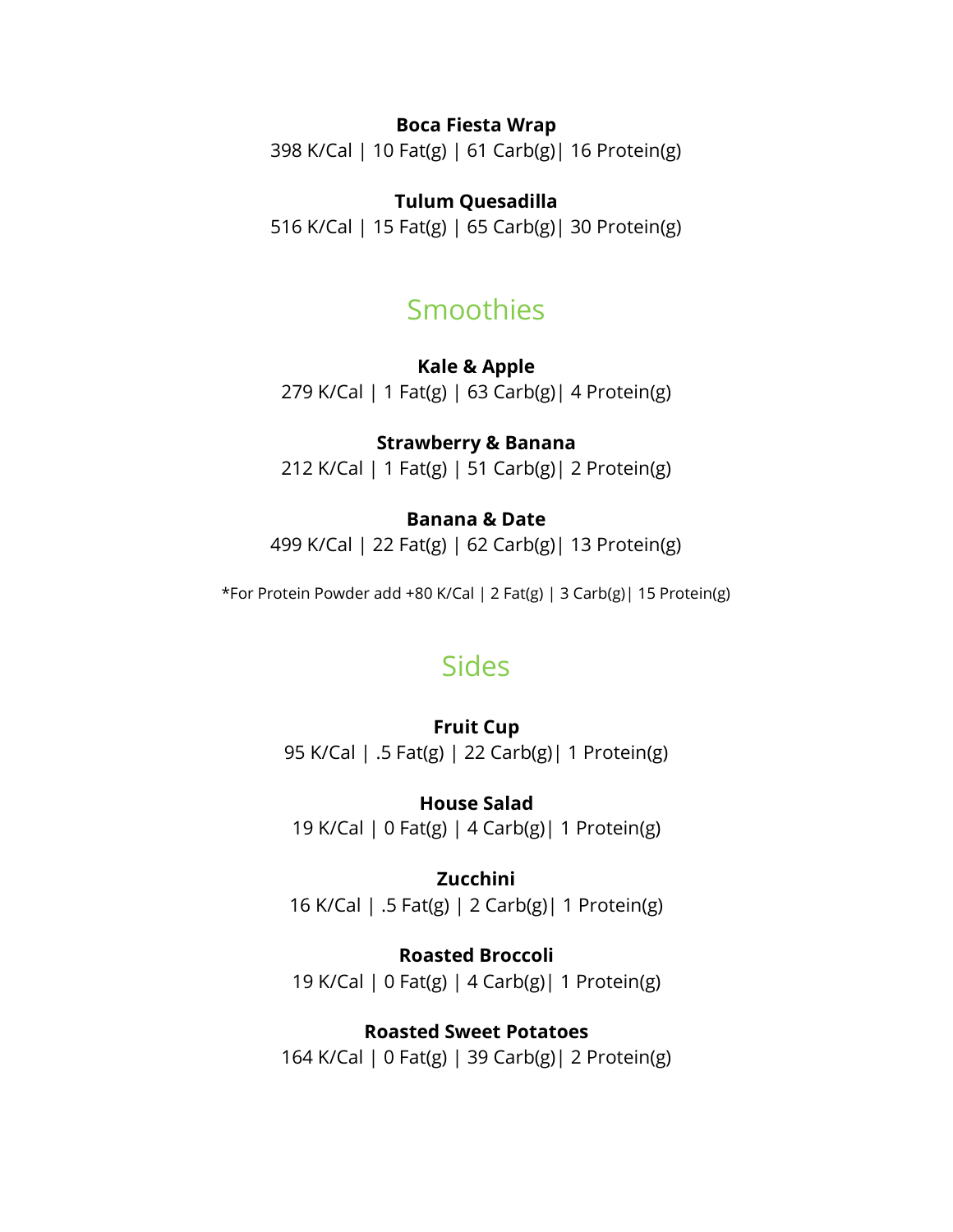## Kids

#### **Protein Bites**

387 K/Cal | 7 Fat(g) | 46 Carb(g)| 35 Protein(g)

#### **Kung Fu**

291 K/Cal | 7 Fat(g) | 29 Carb(g)| 28 Protein(g)

#### **Cheesy Quesadilla**

338 K/Cal | 14 Fat(g) | 29 Carb(g)| 24 Protein(g)

#### **Chicken Quesadilla**

499 K/Cal | 19 Fat(g) | 32 Carb(g)| 49 Protein(g)

## **Sweets**

#### **Vegan Chocolate Chip Cookie**

373 K/Cal | 13 Fat(g) | 59 Carb(g)| 5 Protein(g)

#### **Vegan Chocolate Chip Brownie**

420 K/Cal | 21 Fat(g) | 57 Carb(g)| 5 Protein(g)

# Design Your Own

\*For a wrap add +124 K/Cal| 0.0 Fat(g)| 28 Carbs(g)| 3 Protein(g) \*For quesadillas add Mozzarella +216 K/Cal | 14 Fat(g) | 3 Carb(g)| 21 Protein(g)

## **Choose Up to 2 Bases**

**Baby Kale** 24 K/Cal | 0 Fat(g) | 4 Carb(g)| 2 Protein(g)

**Baby Spinach** 18 K/Cal |.2 Fat(g) | 2 Carb(g)| 2 Protein(g)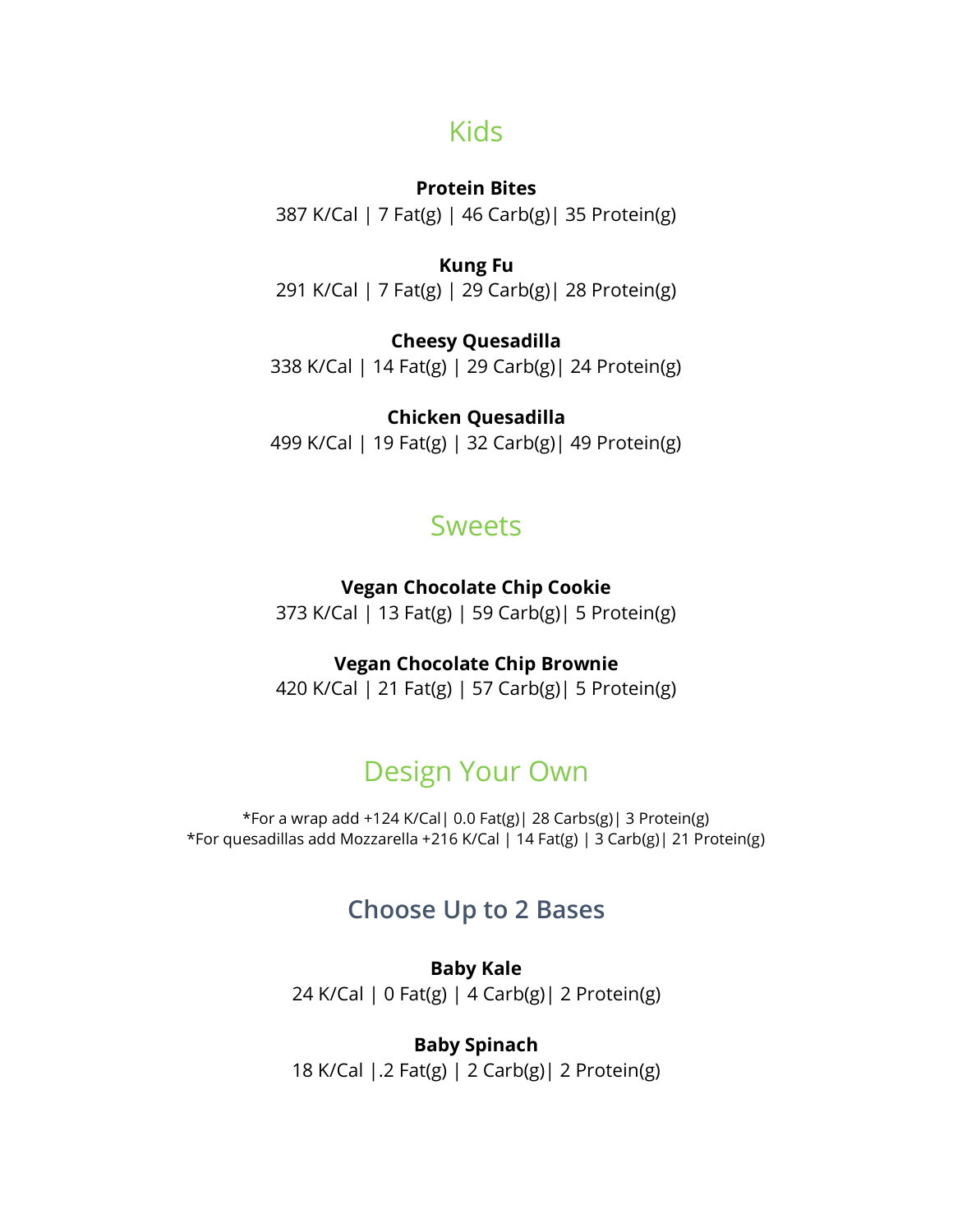#### **Cauliflower Chop**

18 K/Cal | 0 Fat(g) | 3 Carb(g)| 1.5 Protein(g)

**Chopped Romaine** 12 K/Cal | 0 Fat(g) | 2 Carb(g)| 1 Protein(g)

#### **Brown Rice**

117 K/Cal | 1 Fat(g) | 25 Carb(g)| 2 Protein(g)

**Red Quinoa** 114 K/Cal | 2 Fat(g) | 19 Carb(g)| 5 Protein(g)

#### **Zucchini Noodles**

14 K/Cal | .2 Fat(g) | 2 Carb(g)| 1 Protein(g)

## **Choose 3 Mix-Ins**

**Apple** 28 K/Cal | 0 Fat(g) | 7 Carb(g)| 0 Protein(g)

#### **Baby Kale**

24 K/Cal | 0 Fat(g) | 4 Carb(g)| 2 Protein(g)

### **Black Beans**

55 K/Cal | .3 Fat(g) | 9 Carb(g)| 4 Protein(g)

#### **Broccoli**

12 K/Cal | 0 Fat(g) | 2 Carb(g)| 1 Protein(g)

#### **Carrots**

12 K/Cal | 0 Fat(g) | 3 Carb(g)| 0 Protein(g)

#### **Cauliflower** 18 K/Cal | 0 Fat(g) | 3 Carb(g)| 1.5 Protein(g)

### **Chickpeas**

179 K/Cal | 3 Fat(g) | 29 Carb(g)| 9 Protein(g)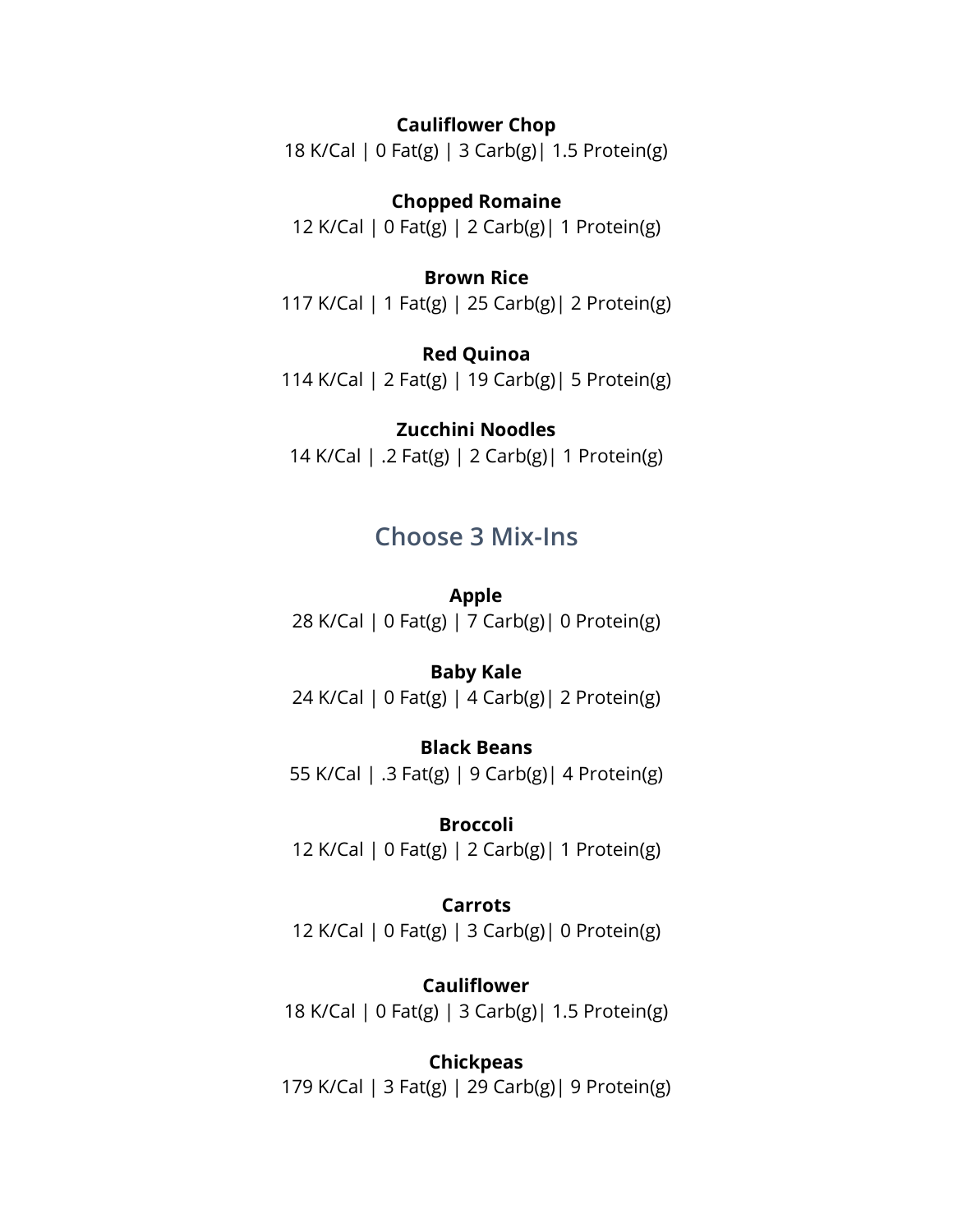#### **Corn**

49 K/Cal | 1 Fat(g) | 9 Carb(g)| 1 Protein(g)

#### **Croutons**

48 K/Cal | 2 Fat(g) | 8 Carb(g)| 2 Protein(g)

#### **Cucumbers**

6 K/Cal | 0 Fat(g) | 1.5 Carb(g)| 0 Protein(g)

**Green Peppers** 4 K/Cal | 0 Fat(g) | 1 Carb(g)| 0 Protein(g)

**Jalapenos** 9 K/Cal | 0 Fat(g) | 2 Carb(g)| .2 Protein(g)

#### **Mushrooms**

24 K/Cal | .5 Fat(g) | 2.5 Carb(g)| 2.5 Protein(g)

**Onions** 12 K/Cal | 0 Fat(g) | 2.5 Carb(g)| .5 Protein(g)

#### **Raisins**

69 K/Cal | 0 Fat(g) | 17 Carb(g)| .5 Protein(g)

**Strawberries** 12 K/Cal | 0 Fat(g) | 3 Carb(g)| 0 Protein(g)

**Sweet Potatoes** 76 K/Cal | 0 Fat(g) | 18 Carb(g)| 1 Protein(g)

**Sunflower Seeds** 49 K/Cal | 3.5 Fat(g) | 2 Carb(g)| 2 Protein(g)

**Tomatoes** 5 K/Cal | 0 Fat(g) | 1 Carb(g)| 0 Protein(g)

**Edamame** 23.5 K/Cal | 1 Fat(g) | 1.75 Carb(g)| 2.3 Protein(g)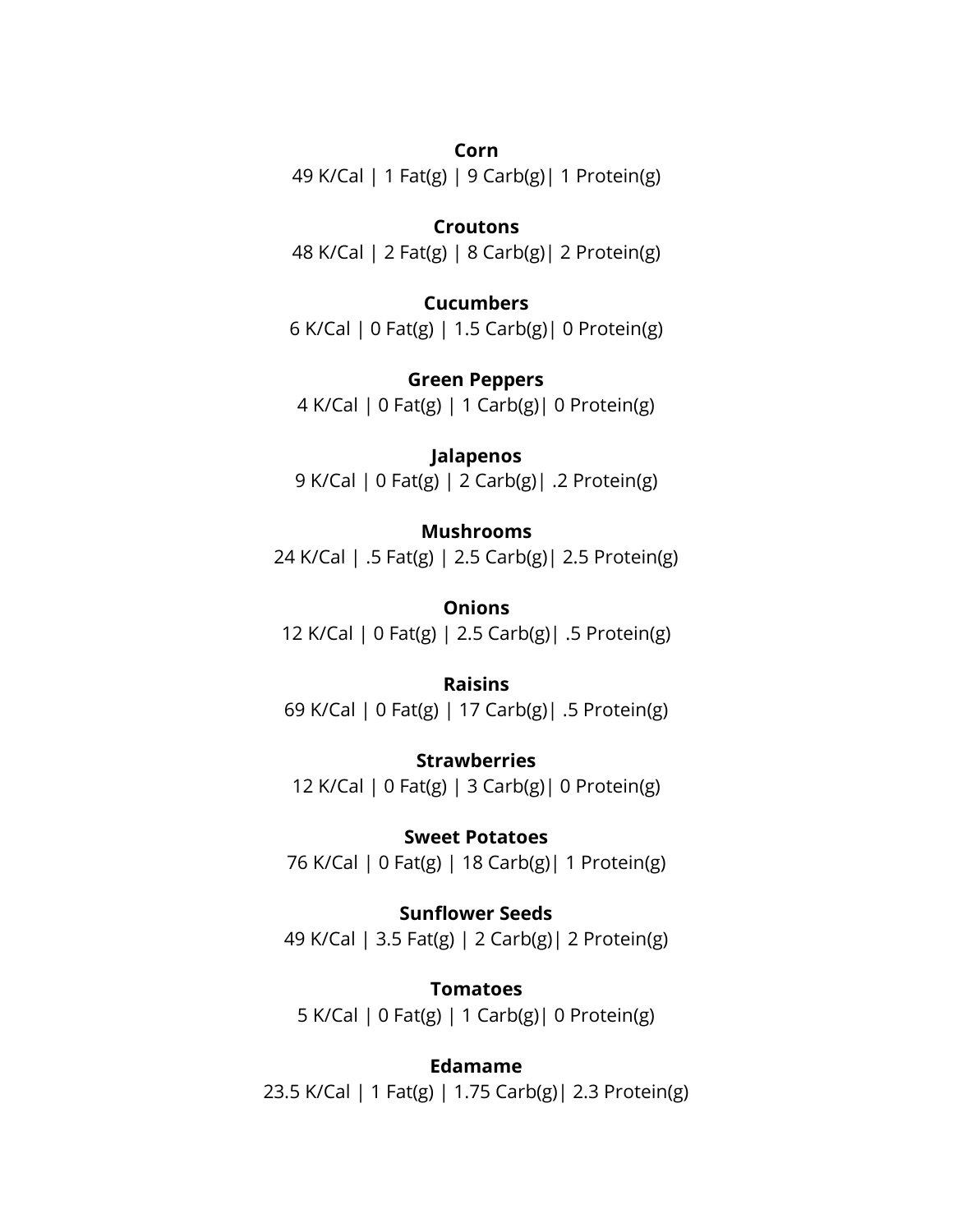## **Add A Sauce**

\*Serving size is 1 tablespoon

#### **Avocado Creme**

53 K/Cal | 5 Fat(g) | 1 Carb(g)| 1 Protein(g)

**Balsamic Vinaigrette** 85 K/Cal | 9 Fat(g) | 1 Carb(g)| 0 Protein(g)

#### **Kale-Basil Pesto**

22 K/Cal | 2 Fat(g) | 0 Carb(g)| 1 Protein(g)

#### **House Made Sriracha**

59 K/Cal | 6 Fat(g) | 1 Carb(g)| 0 Protein(g)

#### **Citrus Agave Mustard**

66 K/Cal | 6 Fat(g) | 3 Carb(g)| 0 Protein(g)

#### **Tzatziki**

24 K/Cal | 2 Fat(g) | 1 Carb(g)| .5 Protein(g)

**Caesar** 76 K/Cal | 8 Fat(g) | 0 Carb(g)| 1 Protein(g)

#### **Ranch**

45 K/Cal | 5 Fat(g) | 0 Carb(g)| 0 Protein(g)

#### **Teriyaki**

16 K/Cal | 0 Fat(g) | 3 Carb(g)| 1 Protein(g)

#### **Poké Sauce**

50 K/Cal | 1 Fat(g) | 9 Carb(g)| <1 Protein(g)

#### **BBQ**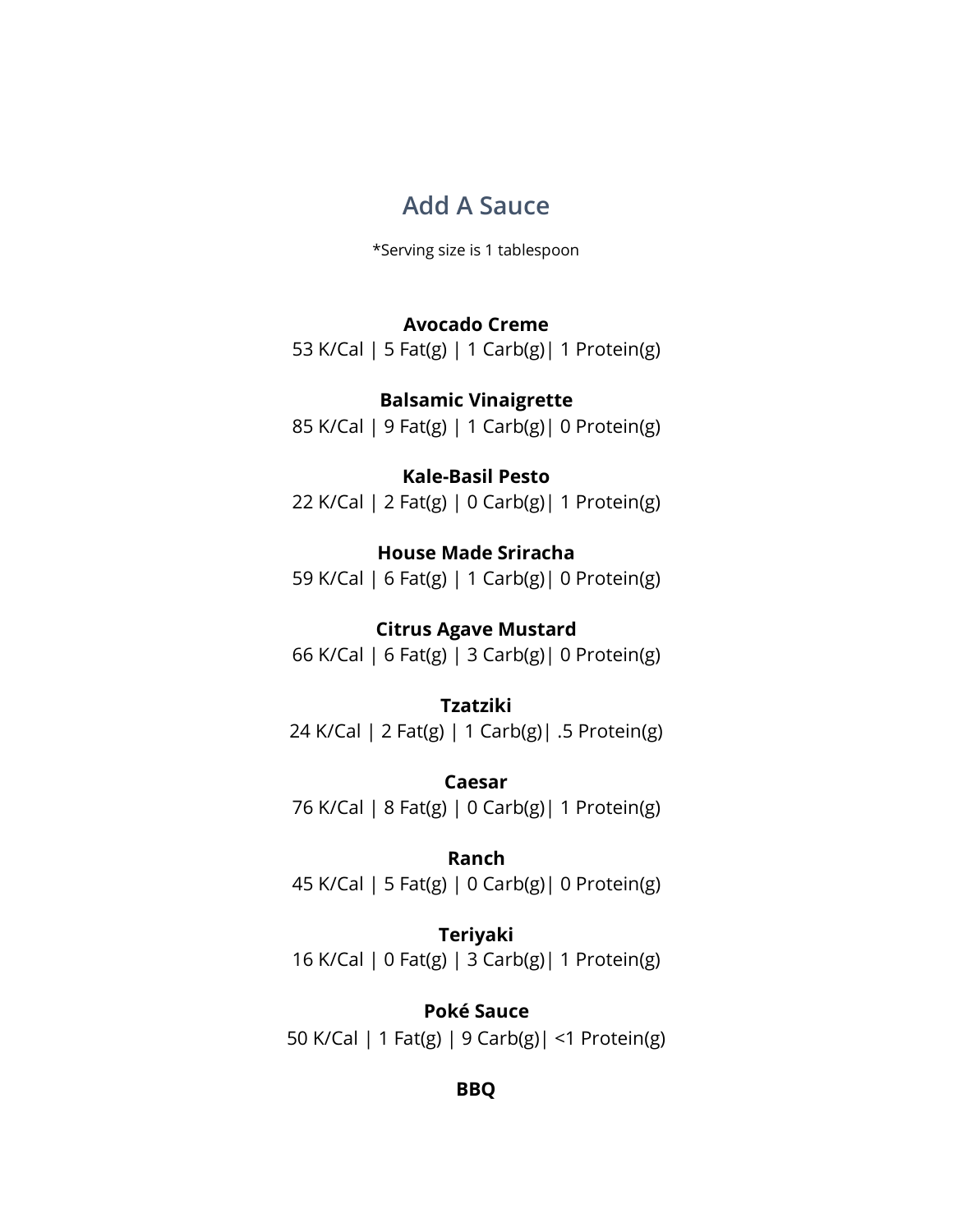35 K/Cal | 0 Fat(g) | 9 Carb(g)| 0 Protein(g)

**Lemon (Quarter)** 4 K/Cal | 0 Fat(g) | 1 Carb(g)| 0 Protein(g)

**Balsamic Vinaigrette** 86 K/Cal | 9 Fat(g) | 1 Carb(g)| 0 Protein(g)

**Vegetable Broth** 1 K/Cal | 0 Fat(g) | .2 Carb(g)| 0 Protein(g)

### **Choose A Protein**

**Garlic Herb Chicken** 159 K/Cal | 6 Fat(g) | 1.5 Carb(g)| 25 Protein(g)

**Grilled Citrus Chicken** 338 K/Cal | 28 Fat(g) | 1.5 Carb(g)| 20 Protein(g)

**Organic Tofu** 75 K/Cal | 4 Fat(g) | 1.7 Carb(g)| 8 Protein(g)

**Gulf Shrimp** 73 K/Cal | 1 Fat(g) | 1 Carb(g)| 15 Protein(g)

**Beyond Sausage** 178 K/Cal |10 Fat(g) | 5 Carb(g)| 17 Protein(g)

**Sustainable Salmon** 226 K/Cal | 14 Fat(g) | 0 Carb(g)| 25 Protein(g)

**Wild Caught Ahi Tuna** 139 K/Cal | 0.7 Fat(g) | 0 Carb(g)| 33 Protein(g)

**Grass-fed Steak** 116 K/Cal | 4 Fat(g) | 0 Carb(g)| 20 Protein(g)